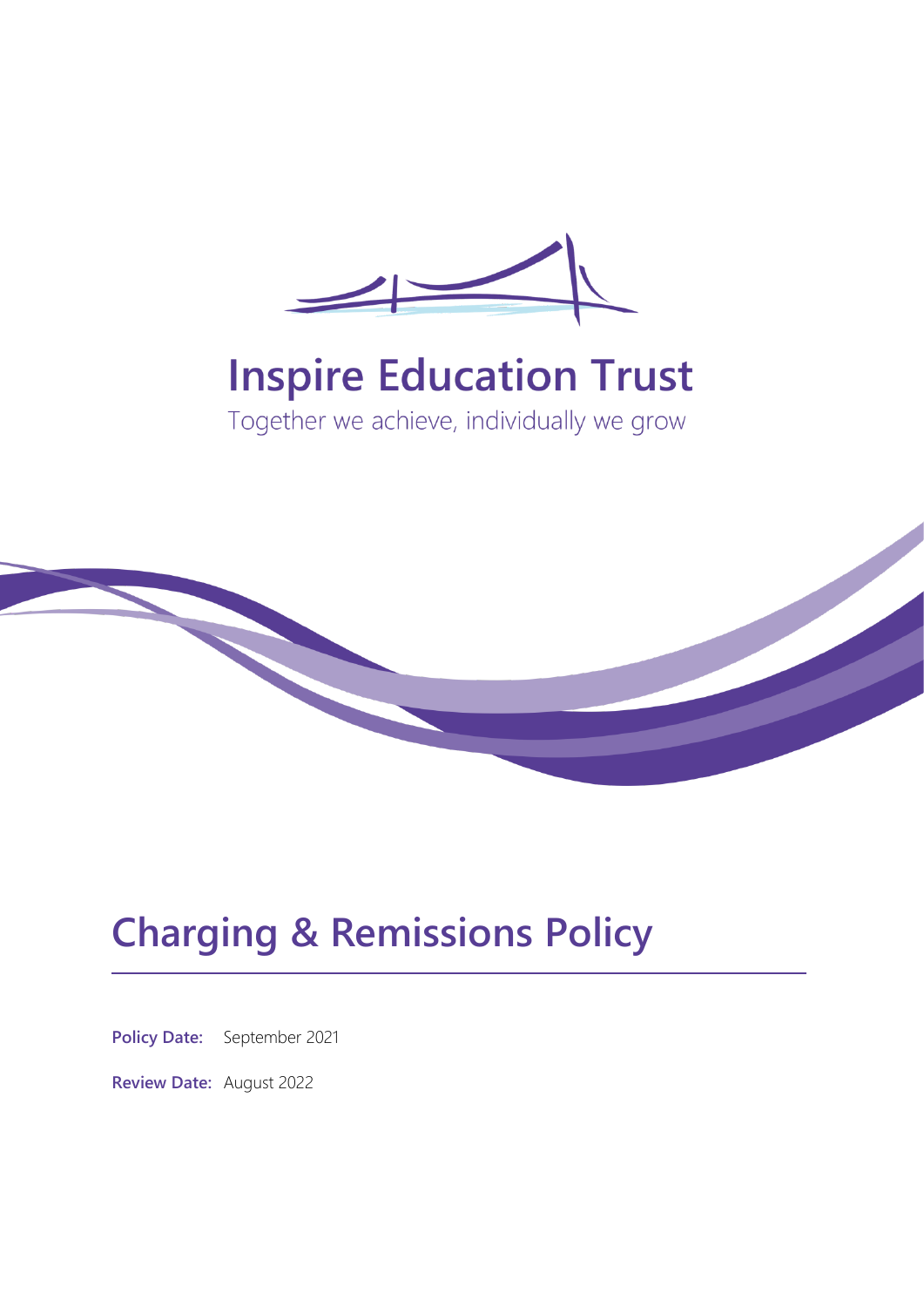## **Document History**

| Version | Status | Date    | Author      | Summary Changes |
|---------|--------|---------|-------------|-----------------|
|         |        | Sept 21 | Jane Durkin |                 |
|         |        |         |             |                 |
|         |        |         |             |                 |

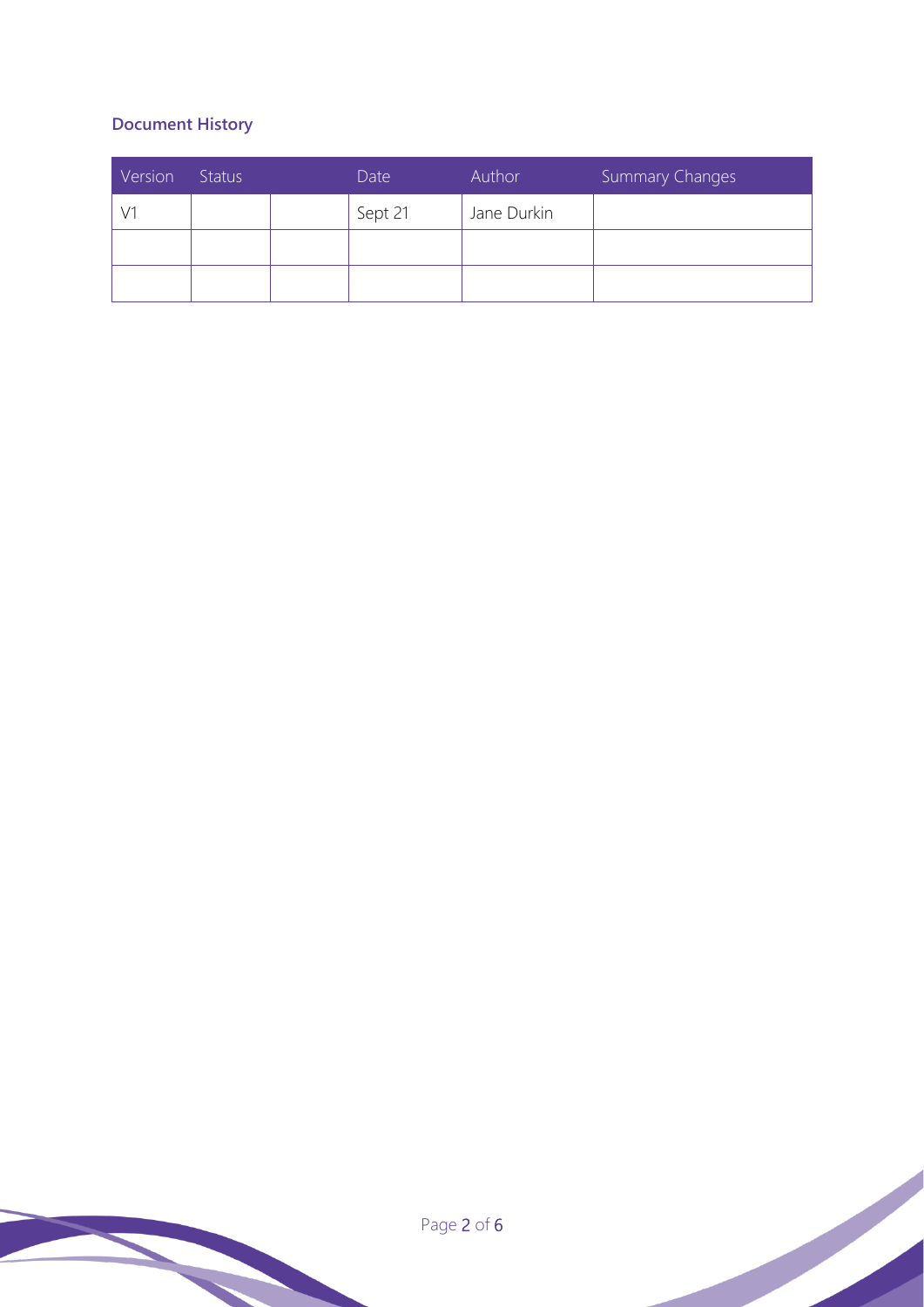## **1. Definitions**

Charge – a fee payable for specifically defined activities Remission – the cancellation of a charge which would normally be payable

#### **2. Policy Statement**

This policy is based on advice from the Department for Education (DfE) on chargingfor school activities and the Education Act 1996, sections 449-462 which set out thelaw on charging for school activities in England. Academies are required to comply with this Act through their funding agreements.

#### **3. Assessment of Policy's Impact**

The effectiveness of this policy and its impact will be assessed by the Finance & Resources Committee who will monitor the outcomes and impact of this policy every 2 years. The evidence base for assessment will be presented as agenda items at the Finance & Resource Committee meetings.

Below we set out what the school cannot charge for:

- i. An admission application to any maintained school
- ii. Education provided during school hours (including the supply of any materials, books, instruments or other equipment)
- iii. Education provided outside of school hours if it is part of the National Curriculum, or part of a syllabus for a prescribed public examination that the pupil is being prepared for at the school, or part of religious education
- iv. Tuition for pupils learning to play musical instruments, unless the tuition is provided at the request of the pupil's parents/carers
- v. Entry for a prescribed public examination, if the pupil has been prepared for it at the school; and
- vi. Examination resit(s) if the pupil is being prepared for the resit(s) at the school. However, if a pupil fails, without good reason, to meet any examination requirement for a syllabus, the fee can be recovered from the pupil's parents/carers

### **4. Residential Visits**

The Governing Board will:

- (a) make charges for travel, board and lodging in respect of pupils attending courses arranged by schools at Plas Dol-y-Moch Pursuits Centre, and other residential educational visits;
- (b) remit these charges in full in the case of pupils whose parents/carers were,at the time of booking the visit, in receipt of certain benefits which entitle the pupil to Free School Meals (listed at the end of this policy document)
- (c) otherwise not remit any charges incurred for board and lodging whether atPlas Doly-Moch or on other residential visits arranged by the school.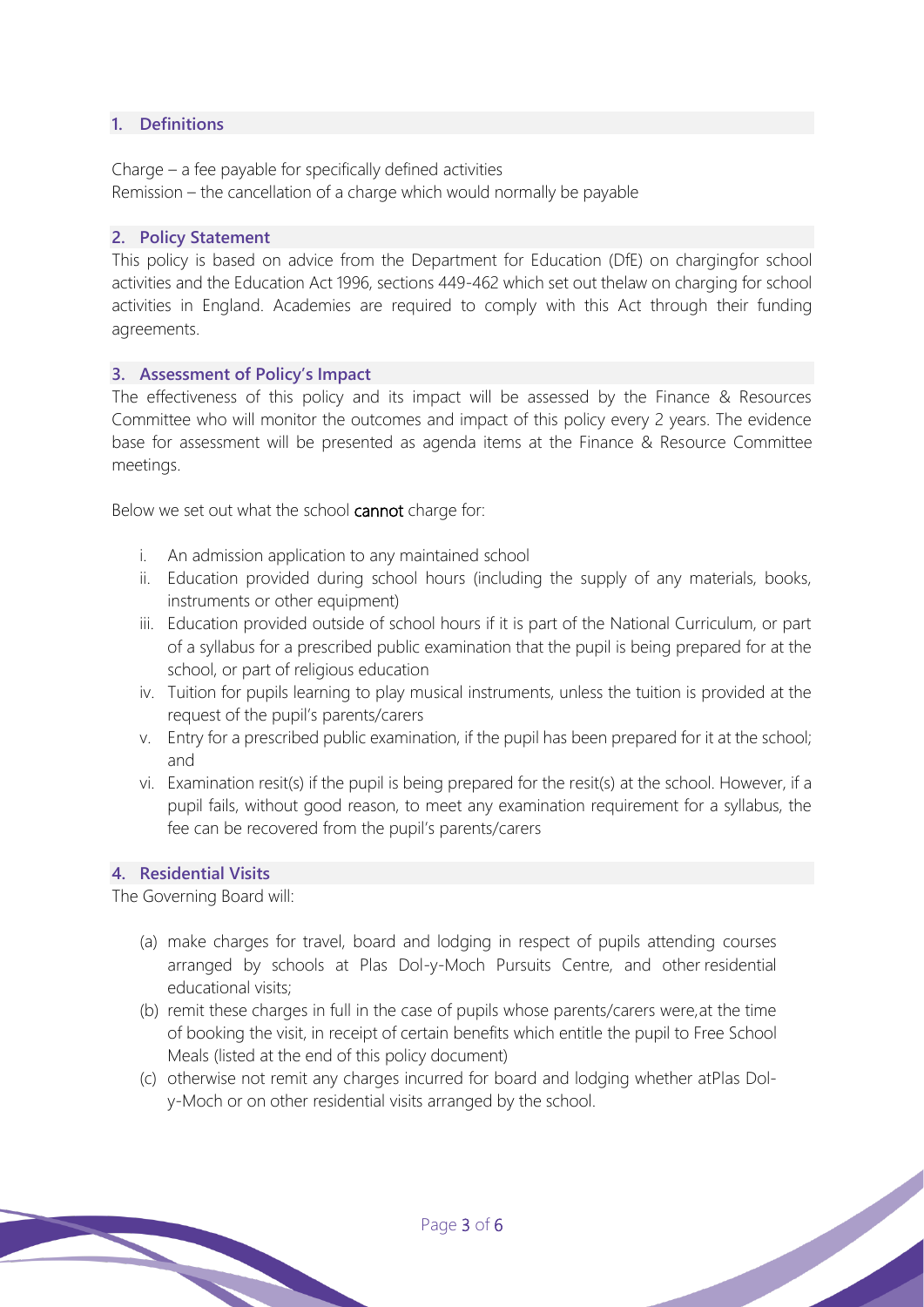## **5. Instrumental Tuition**

Parents/carers will be charged in full for the cost of peripatetic music lessons. Charges may be remitted in the case of pupils whose parents/carers were, at the time of requesting the tuition, in receipt of certain benefits which entitle the pupil to Free School Meals (listed at the end of this policy document).

#### **6. Bus Passes**

Parents/carers will be charged in full for the termly cost of Non-public service Bus Passes. Charges may be remitted in the case of pupils whose parents/carers were, at the time of requesting the pass, in receipt of certain benefits which entitle the pupil to free travel.

#### **7. External Examinations (Blue Coat Church of England and Music College)**

Entry for a prescribed public examination (including re-sits) will be paid by the school if the pupil has been prepared for the examination at the school.

However, if a pupil fails, without good reason, to meet any examination requirement for a syllabus, the fee can be recovered from the pupil's parents/carers.

Optional extra examinations - the actual cost of optional extra examination fees (subject not taught to the pupil by Blue Coat School) will be charged to the parents/carers in advance of the examination. Each subject under consideration for a fee charge must be agreed by the Headteacher.

GCSE/Equivalent Courses - the school will only pay once for each GCSE or Technical entry unless there are extenuating circumstances that will be considered on an individual basis by the Headteacher and reported to the Governors Curriculum Committee.

#### **8. Ingredients, Materials and Equipment**

The Governing Body reserves the right to charge for ingredients, materials or equipment (or the provision of them by parents/carers) or require them to be providedif the parents/carers have indicated that they wish their child to own the 'finished product'. This is directly relevant for the cost of materials for the following subjects: Science, Design and Technology, Art and Food Technology.

#### **9. Broken Equipment**

The Governing Body will allow all departments to ask pupils and/or their parents/carers to contribute towards the cost of replacement items where these were damaged or broken as a direct result of misconduct on the pupil's part. This does notin any way detract from the staff's duty to brief pupils thoroughly and to manage a calm and safe working environment for the pupils.

#### **10. Optional Extras**

The Governing Board may charge for some activities that are known as 'optional extras'.

Where an optional extra is being provided, a charge can be made for providing materials, books, instruments or equipment. Optional extras are:

Education provided outside of school time that is not: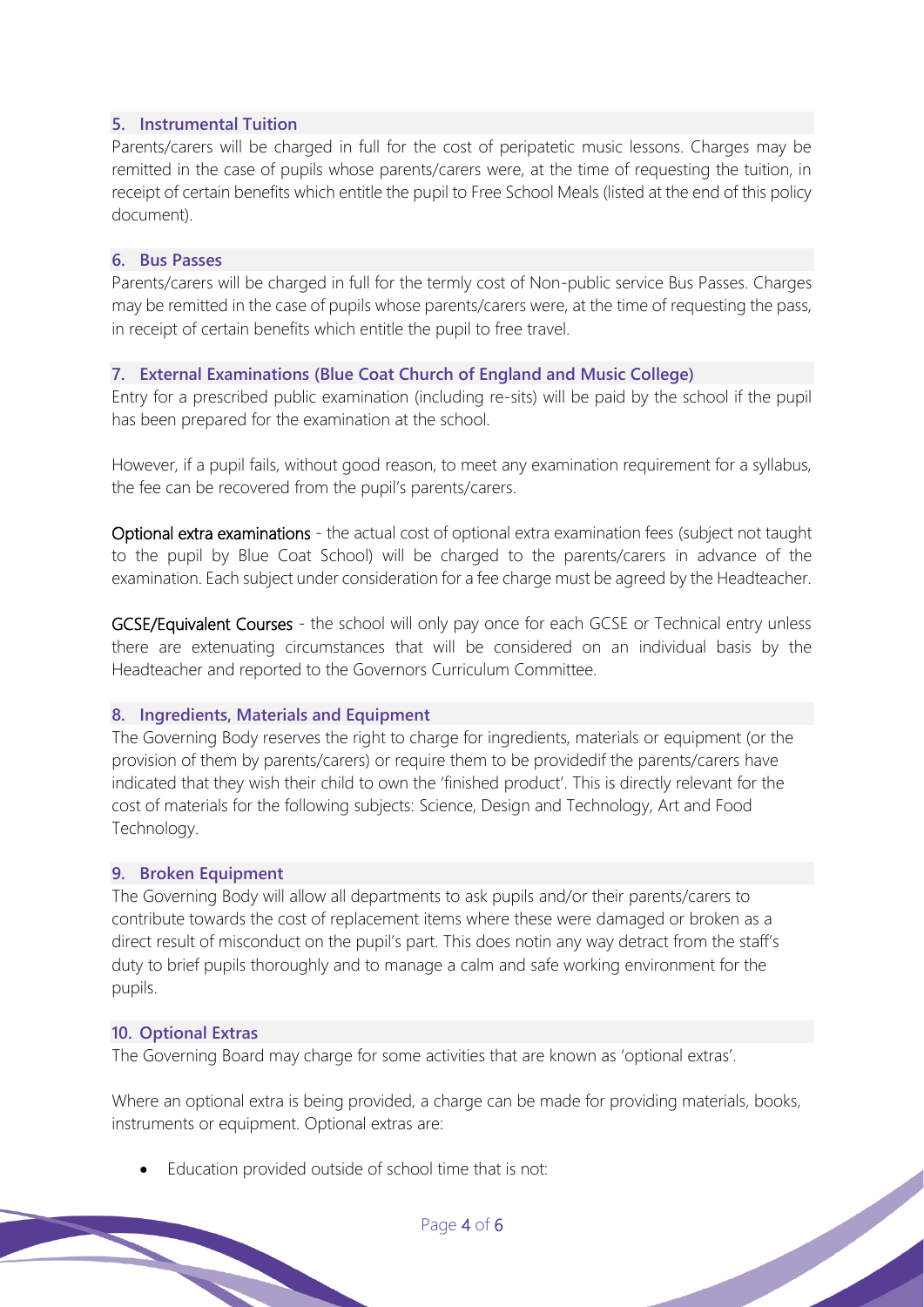- Part of the National Curriculum
- Part of a syllabus for a prescribed public examination that the pupil is being prepared for at the school; or
- Part of religious education
- Examination entry fees if the registered pupil has not been prepared for the examination(s) at the school
- Transport that is not required to take the pupil to school or to other premises where the Local Authority/Governing Board have arranged for the pupil to be provided with education
- Transport, board and lodging for a pupil on a residential visit
- Any materials, books, instruments or equipment provided in connection with the optional extra
- Teaching staff engaged under contracts for services purely to provide an optional extra; this includes teachers engaged specifically to supply the optional extra
- The cost, or an appropriate proportion of the costs, for teaching staff employed to provide tuition in playing a musical instrument, where the tuition is an optional extra.

## **11. Voluntary Contributions**

Visits which occur during school hours must be provided free of charge. However, parents/carers can be asked to make a voluntary contribution towards the cost of the trip but there is no obligation on parents/carers to make any contribution.

In reality, the value of the requested contributions equates to the total cost of the visit (or more to allow for those parents/carers who cannot or will not contribute) and therefore if insufficient voluntary contributions are forthcoming the visit may have to be cancelled parents/carers must be notified of this contingency.

A pupil whose parents/carers do not contribute cannot be discriminated against and should not be excluded from an activity because their parents/carers are unwilling or unable to pay.

In the event that funds surplus to the cost of the activity have been collected, then the overall surplus should be returned (in equal measure) to the parents/carers that contributed to the activity.

## **12. Information**

*Receipt of these benefits entitle pupils to Free School Meals (as at July 2021):*

- *Income Support*
- *Income-based Jobseeker's Allowance*
- *Income-related Employment and Support Allowance*
- *Support under Part VI of the Immigration and Asylum Act 1999*
- *The guaranteed element of Pension Credit*
- *Child Tax Credit (provided you're not also entitled to Working Tax Credit andhave an annual gross income of no more than £16,190)*
- *Working Tax Credit run-on - paid for 4 weeks after you stop qualifying forWorking Tax Credit*
- *Universal Credit - if you apply on or after 1 April 2018 your household incomemust be less than £7,400 a year (after tax and not including any benefits you get)*